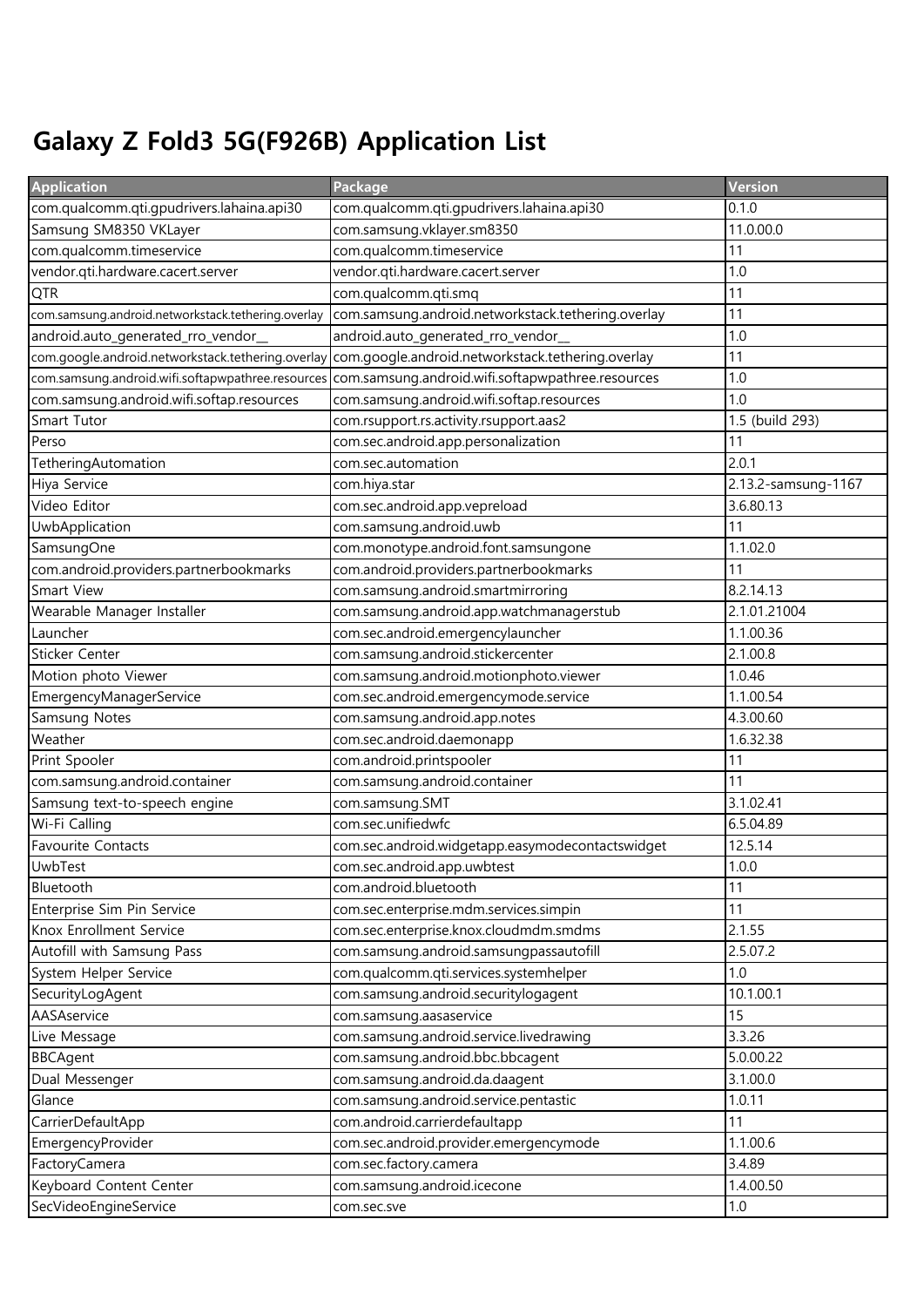| Certificate Installer                       | com.android.certinstaller                                   | 11            |
|---------------------------------------------|-------------------------------------------------------------|---------------|
| Calendar                                    | com.samsung.android.calendar                                | 12.2.03.1000  |
| <b>IMS Settings</b>                         | com.samsung.advp.imssettings                                | 1.0           |
| Wi-Fi Tips                                  | com.samsung.android.net.wifi.wifiguider                     | 1.5.00.84     |
| Video call effects                          | com.samsung.android.vtcamerasettings                        | 1.2.04.16     |
| Facebook App Manager                        | com.facebook.appmanager                                     | 67.3.0        |
| com.samsung.android.brightnessbackupservice | com.samsung.android.brightnessbackupservice                 | 11            |
| <b>DRParser Mode</b>                        | com.sec.android.app.parser                                  | 12.0.00.4     |
| com.sec.phone                               | com.sec.phone                                               | 1.0           |
| Dictionary                                  | com.diotek.sec.lookup.dictionary                            | 3.002.015     |
| com.sec.bcservice                           | com.sec.bcservice                                           | 2.0           |
| <b>SCPM Client</b>                          | com.samsung.android.sm.policy                               | 3.2.16        |
| <b>Bluetooth MIDI Service</b>               | com.android.bluetoothmidiservice                            | R-initial     |
| ChromeCustomizations                        | com.sec.android.app.chromecustomizations                    | 3.0.28        |
| User Manual                                 | com.sec.android.widgetapp.webmanual                         | 3.0.13        |
| Smart Switch Agent                          | com.sec.android.easyMover.Agent                             | 1.7.00.37     |
| Companion Device Manager                    | com.android.companiondevicemanager                          | 11            |
| Print Service Recommendation Service        | com.google.android.printservice.recommendation              | 1.3.0         |
| com.sec.enterprise.knox.attestation         | com.sec.enterprise.knox.attestation                         | 1.0.3         |
| Samsung Notes Add-ons                       | com.samsung.android.app.notes.addons                        | 2.1.00.6      |
| Live Transcribe & Sound Notifications       | com.google.audio.hearing.visualization.accessibility.scribe | 4.3.366152410 |
| Samsung Kids Installer                      | com.samsung.android.kidsinstaller                           | 10.3.05.2     |
| Android R Easter Egg                        | com.android.egg                                             | 1.0           |
| BluetoothTest                               | com.sec.android.app.bluetoothtest                           | 11            |
| <b>USBSettings</b>                          | com.sec.usbsettings                                         | 1.0           |
| System Tracing                              | com.android.traceur                                         | 1.0           |
| <b>Dsms</b>                                 | com.samsung.android.dsms                                    | 2.0.08        |
| SIM Toolkit                                 | com.android.stk                                             | 11            |
| Samsung Keyboard                            | com.samsung.android.honeyboard                              | 5.3.00.63     |
| Sim App Dialog                              | com.android.simappdialog                                    | 11            |
| ShortcutBNR                                 | com.samsung.android.shortcutbackupservice                   | 11            |
| Automation Test                             | com.sec.android.app.DataCreate                              | 1.1           |
| Link Sharing                                | com.samsung.android.app.simplesharing                       | 12.2.00.5     |
| <b>Bixby Vision</b>                         | com.samsung.android.visionintelligence                      | 3.7.35.14     |
| Select background music                     | com.sec.android.app.ve.vebgm                                | 2.0.80.0      |
| SetupWizardLegalProvider                    | com.sec.android.app.setupwizardlegalprovider                | 2.0.14.0      |
| Wi-Fi Direct                                | com.samsung.android.allshare.service.fileshare              | 3.4.11.18     |
| com.samsung.android.wifi.resources          | com.samsung.android.wifi.resources                          | 1.0           |
| Safety Information                          | com.samsung.safetyinformation                               | 3.0.34.0      |
| com.google.ar.core                          | com.google.ar.core                                          | $\Omega$      |
| Foundation                                  | com.monotype.android.font.foundation                        | 2.3.04.0      |
| <b>HTML Viewer</b>                          | com.android.htmlviewer                                      | 3.0.04        |
| MDMApp                                      | com.samsung.android.mdm                                     | 1.0           |
| Auto Hotspot                                | com.sec.mhs.smarttethering                                  | 1.0.98.0      |
| com.android.wallpaperbackup                 | com.android.wallpaperbackup                                 | 11            |
| Key Chain                                   | com.android.keychain                                        | 11            |
| Tools                                       | com.sec.android.app.quicktool                               | 8.3.13        |
| Filter Provider                             | com.samsung.android.provider.filterprovider                 | 5.1.16        |
| Bookmark Provider                           | com.android.bookmarkprovider                                | 11            |
| SilentLogging                               | com.sec.modem.settings                                      | 1.0.1         |
| ₩"Bixby₩" voice wake-up                     | com.samsung.android.bixby.wakeup                            | 2.1.29.16     |
| Application recommendations                 | com.samsung.android.mapsagent                               | 1.0.00.27     |
| Quick Share                                 | com.samsung.android.aware.service                           | 3.5.11.18     |
|                                             |                                                             |               |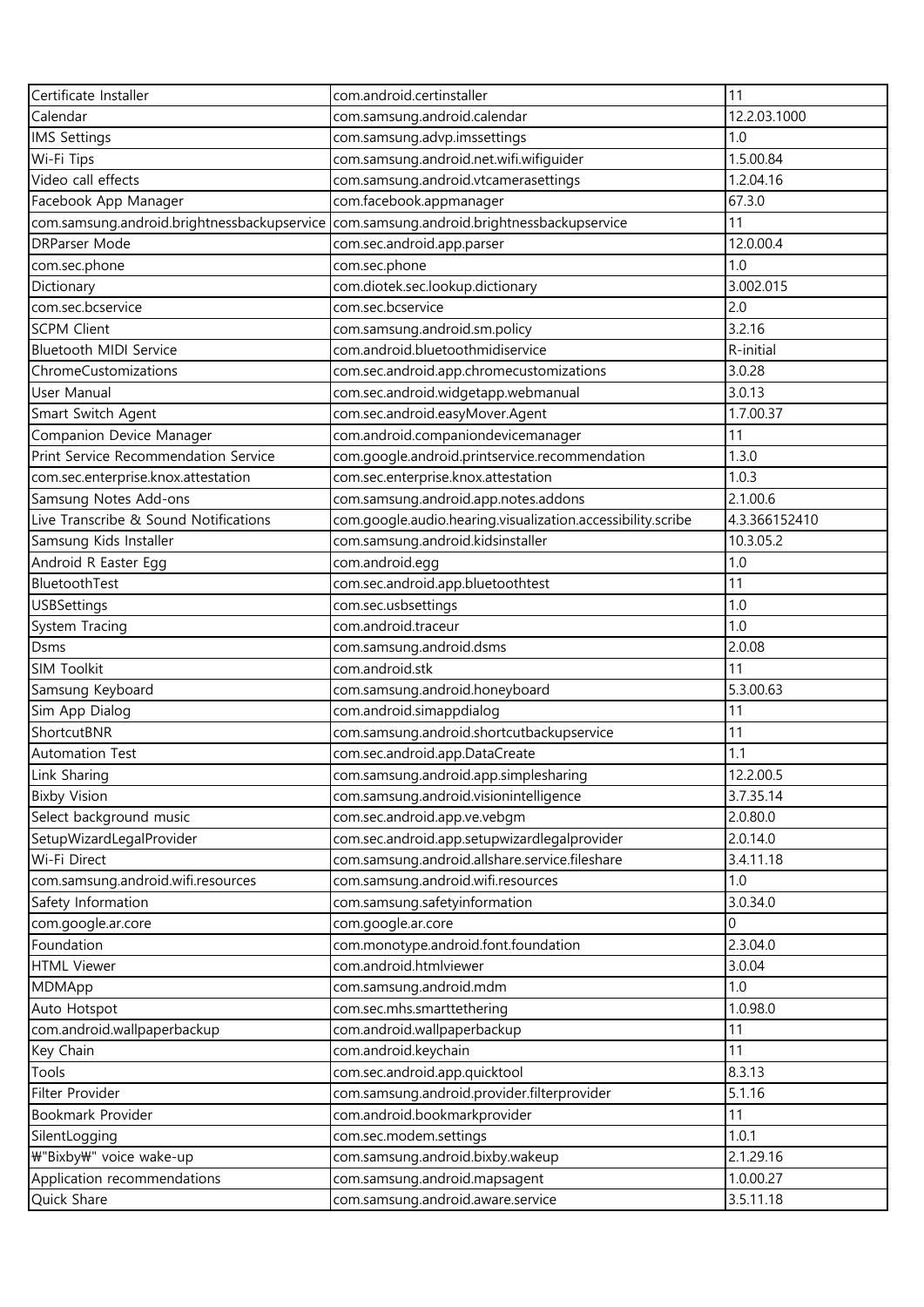| AppLinker                                   | com.sec.android.app.applinker                                                | 2.1.17            |
|---------------------------------------------|------------------------------------------------------------------------------|-------------------|
| <b>MDE Service Framework</b>                | com.samsung.android.mdx.kit                                                  | 1.2.18.16         |
| EasyOneHand                                 | com.sec.android.easyonehand                                                  | 5.0               |
| <b>FACM</b>                                 | com.samsung.android.aircommandmanager                                        | 1.2.77            |
| Reminder                                    | com.samsung.android.app.reminder                                             | 12.2.01.5000      |
| SecureElementApplication                    | com.android.se                                                               | 11                |
| SimMobilityKit                              | com.samsung.ims.smk                                                          | 1.3.20            |
| Clock                                       | com.sec.android.app.clockpackage                                             | 12.0.10.45        |
| Service provider location                   | com.sec.location.nfwlocationprivacy                                          | 1.0.10            |
| AR Zone                                     | com.samsung.android.arzone                                                   | 1.5.00.39         |
| Cameralyzer                                 | com.sec.factory.cameralyzer                                                  | 3.4.21.6300       |
| Sound picker                                | com.samsung.android.app.soundpicker                                          | 10.0.11.16        |
| Samsung Free                                | com.samsung.android.app.spage                                                | 5.3.02.8          |
| Samsung Blockchain Keystore                 | com.samsung.android.coldwalletservice                                        | 1.3.05.9          |
| Video Trimmer                               | com.samsung.app.newtrim                                                      | 3.0.25.1          |
| Call & text on other devices                | com.samsung.android.mdecservice                                              | 3.3.00.24         |
| Samsung capture                             | com.samsung.android.app.smartcapture                                         | 4.7.17            |
| Android Shared Library                      | com.google.android.ext.shared                                                |                   |
| Samsung ApexService                         | com.sec.android.app.apex                                                     | 3.3.18            |
| <b>NFC</b>                                  | com.android.nfc                                                              | 11                |
| Private Share                               | com.samsung.android.privateshare                                             | 1.1.00.31         |
| SIM Toolkit                                 | com.android.stk2                                                             | 11                |
| PacProcessor                                | com.android.pacprocessor                                                     | 11                |
| AR Doodle                                   | com.samsung.android.ardrawing                                                | 3.1.01.20         |
| HandwritingService                          | com.samsung.android.sdk.handwriting                                          | 2.4.02.1          |
|                                             |                                                                              | 11                |
| com.samsung.ucs.agent.ese<br>Nearby Service | com.samsung.ucs.agent.ese<br>com.samsung.android.allshare.service.mediashare | 3.3.11.18         |
| WlanTest                                    |                                                                              | 1.1.0             |
|                                             | com.sec.android.app.wlantest                                                 | 3.2.03            |
| Clipboard edge                              | com.samsung.android.app.clipboardedge                                        |                   |
| com.google.android.captiveportallogin       | com.google.android.captiveportallogin                                        |                   |
| com.google.android.captiveportallogin       | com.google.android.captiveportallogin                                        |                   |
| CaptivePortalLogin                          | com.google.android.captiveportallogin                                        | aml_cap_301800004 |
| com.google.android.captiveportallogin       | com.google.android.captiveportallogin                                        |                   |
| com.google.android.captiveportallogin       | com.google.android.captiveportallogin                                        |                   |
| com.google.android.captiveportallogin       | com.google.android.captiveportallogin                                        |                   |
| com.google.android.captiveportallogin       | com.google.android.captiveportallogin                                        |                   |
| com.google.android.captiveportallogin       | com.google.android.captiveportallogin                                        |                   |
| <b>Basic Daydreams</b>                      | com.android.dreams.basic                                                     | 11                |
| Photo Screensavers                          | com.android.dreams.phototable                                                | 11                |
| android.autoinstalls.config.samsung         | android.autoinstalls.config.samsung                                          | 0000              |
| Create movie                                | com.samsung.app.highlightplayer                                              | 3.6.80.13         |
| RcsSettings                                 | com.samsung.rcs                                                              | 7.0r10456367      |
| slocation                                   | com.samsung.android.location                                                 | 1.5.82.100        |
| com.qualcomm.atfwd                          | com.qualcomm.atfwd                                                           | 11                |
| QDCM-FF                                     | com.qti.snapdragon.qdcm_ff                                                   | 1.0               |
| Secure UI Service                           | com.qualcomm.qti.services.secureui                                           | 1.0               |
| Google One Time Init                        | com.google.android.onetimeinitializer                                        | 11-6684105        |
| Storage Manager                             | com.android.storagemanager                                                   | 11                |
| com.android.wallpapercropper                | com.android.wallpapercropper                                                 | 11                |
| Android Setup                               | com.google.android.setupwizard                                               | 230.358105869     |
| com.android.carrierconfig                   | com.android.carrierconfig                                                    | 1.0.0             |
| Market Feedback Agent                       | com.google.android.feedback                                                  | 11-6684105        |
| Emergency information                       | com.android.emergency                                                        | 11                |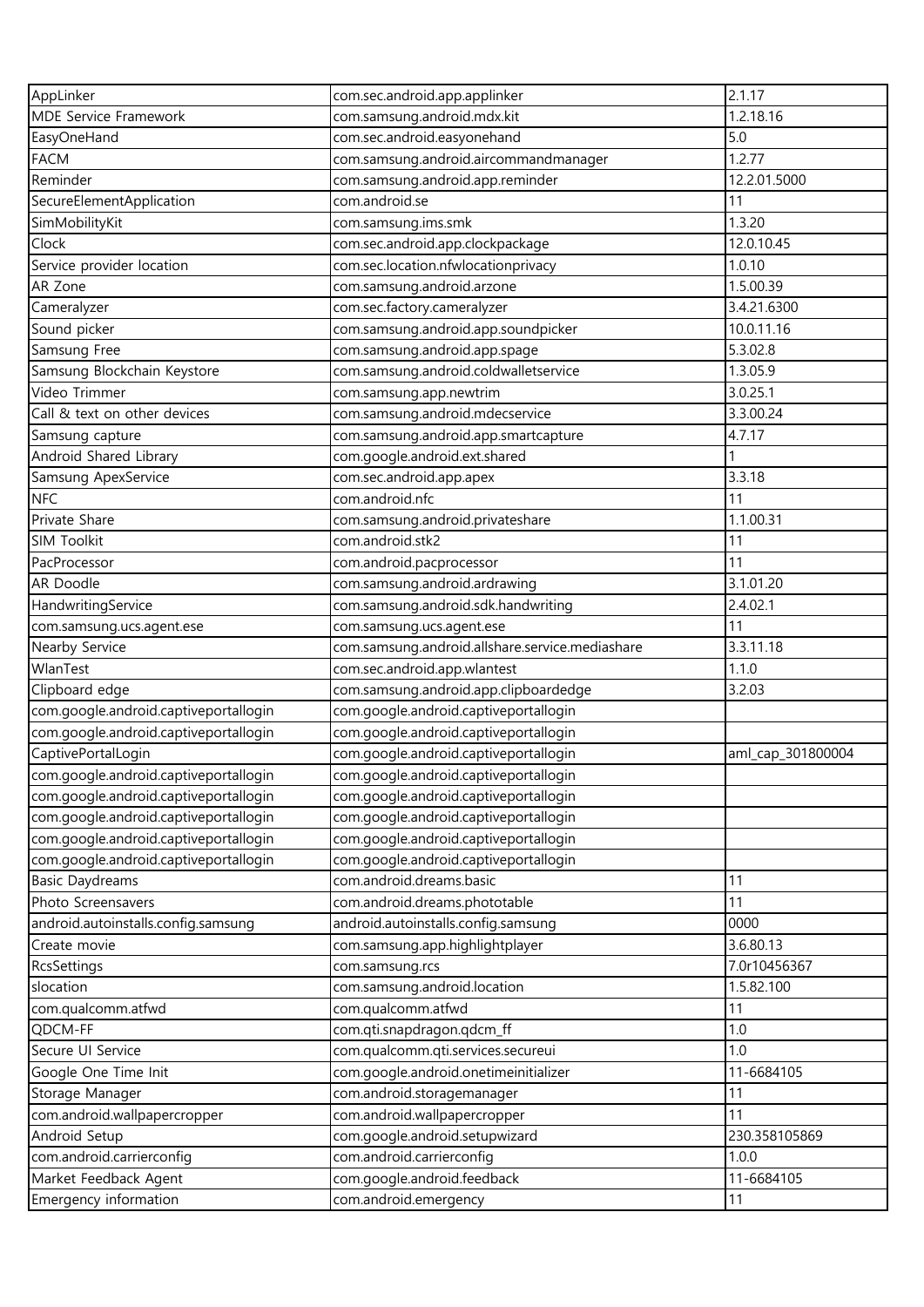| Google Services Framework                  | com.google.android.gsf                     | 11-6684105        |
|--------------------------------------------|--------------------------------------------|-------------------|
| System UI                                  | com.android.systemui                       | 11                |
| Android System                             | android                                    | 11                |
| AlwaysOnDisplay                            | com.samsung.android.app.aodservice         | 6.3.71            |
| AR Emoji                                   | com.samsung.android.aremoji                | 5.5.00.22         |
| AR Emoji Editor                            | com.samsung.android.aremojieditor          | 4.4.03.13         |
| Accessibility                              | com.samsung.accessibility                  | 12.5.00.4         |
| Air command                                | com.samsung.android.service.aircommand     | 5.7.09            |
| Magnify                                    | com.samsung.android.app.readingglass       | 1.3.29            |
| Apps                                       | com.samsung.android.app.appsedge           | 7.2.34.0          |
| Authentication Framework                   | com.samsung.android.authfw                 | 2.6.03.2          |
| AutoDoodle                                 | com.sec.android.autodoodle.service         | 2.9.21.26         |
| AR Emoji Stickers                          | com.sec.android.mimage.avatarstickers      | 2.9.27.2          |
| com.android.backupconfirm                  | com.android.backupconfirm                  | 11                |
| BadgeProvider                              | com.sec.android.provider.badge             | 2.1.00.9          |
| SmartThings                                | com.samsung.android.beaconmanager          | 10.2.00.4         |
| com.samsung.android.biometrics.app.setting | com.samsung.android.biometrics.app.setting | 1.0.0             |
| <b>Bixby Voice</b>                         | com.samsung.android.bixby.agent            | 3.1.14.0          |
| <b>Bixby Voice Stub</b>                    | com.samsung.android.bixby.agent.dummy      | 1.0.03.0          |
| <b>Bixby Dictation</b>                     | com.samsung.android.bixby.service          | 3.0.02.5          |
| <b>BixbyVision Framework</b>               | com.samsung.android.bixbyvision.framework  | 3.7.52.6          |
| <b>Blocked Numbers Storage</b>             | com.android.providers.blockednumber        | 11                |
| Eye comfort shield                         | com.samsung.android.bluelightfilter        | 4.0.0             |
| Default Print Service                      | com.android.bips                           | 11                |
| CIDManager                                 | com.samsung.android.cidmanager             | 11                |
| <b>CMFA Framework</b>                      | com.samsung.android.cmfa.framework         | 1.0.00.21         |
| CMHProvider                                | com.samsung.cmh                            | 6.5.19            |
| CSC                                        | com.samsung.sec.android.application.csc    | 1.0.1.0           |
| CallBGProvider                             | com.samsung.android.callbgprovider         | 12.1.00.32        |
| CallContentProvider                        | com.samsung.android.incall.contentprovider | 12.0.00.6         |
| Call Log Backup/Restore                    | com.android.calllogbackup                  | 11                |
| ClipboardSaveService                       | com.samsung.clipboardsaveservice           | 2.0               |
| Edge panels                                | com.samsung.android.app.cocktailbarservice | 7.2.31.0          |
| Work profile                               | com.samsung.android.knox.containeragent    | 2.7.05001015      |
| ControlPanel                               | com.samsung.controlpanel                   | 12.5.00.34        |
| Phone                                      | com.samsung.crane                          | 12.0.00.29        |
| DeX for PC                                 | com.sec.android.app.dexonpc                | 2.0.01.2          |
| Samsung DeX                                | com.sec.android.desktopmode.uiservice      | 4.0.03.9          |
| DeviceKeystring                            | com.sec.android.app.factorykeystring       | 11                |
| <b>DQA</b>                                 | com.samsung.android.dqagent                | 2.0.19            |
| DeviceTest                                 | com.sec.factory                            | 11                |
| DiagMonAgent                               | com.sec.android.diagmonagent               | 7.1.30            |
| Samsung Digital Key                        | com.samsung.android.digitalkey             | 1.0.00.25         |
| Digital Wellbeing                          | com.samsung.android.forest                 | 2.5.01.11         |
| Files                                      | com.google.android.documentsui             | aml_doc_301800104 |
| com.google.android.documentsui             | com.google.android.documentsui             |                   |
| com.google.android.documentsui             | com.google.android.documentsui             |                   |
| com.google.android.documentsui             | com.google.android.documentsui             |                   |
| com.google.android.documentsui             | com.google.android.documentsui             |                   |
| com.google.android.documentsui             | com.google.android.documentsui             |                   |
| com.google.android.documentsui             | com.google.android.documentsui             |                   |
| com.google.android.documentsui             | com.google.android.documentsui             |                   |
| Downloads                                  | com.android.providers.downloads.ui         | 11                |
|                                            |                                            |                   |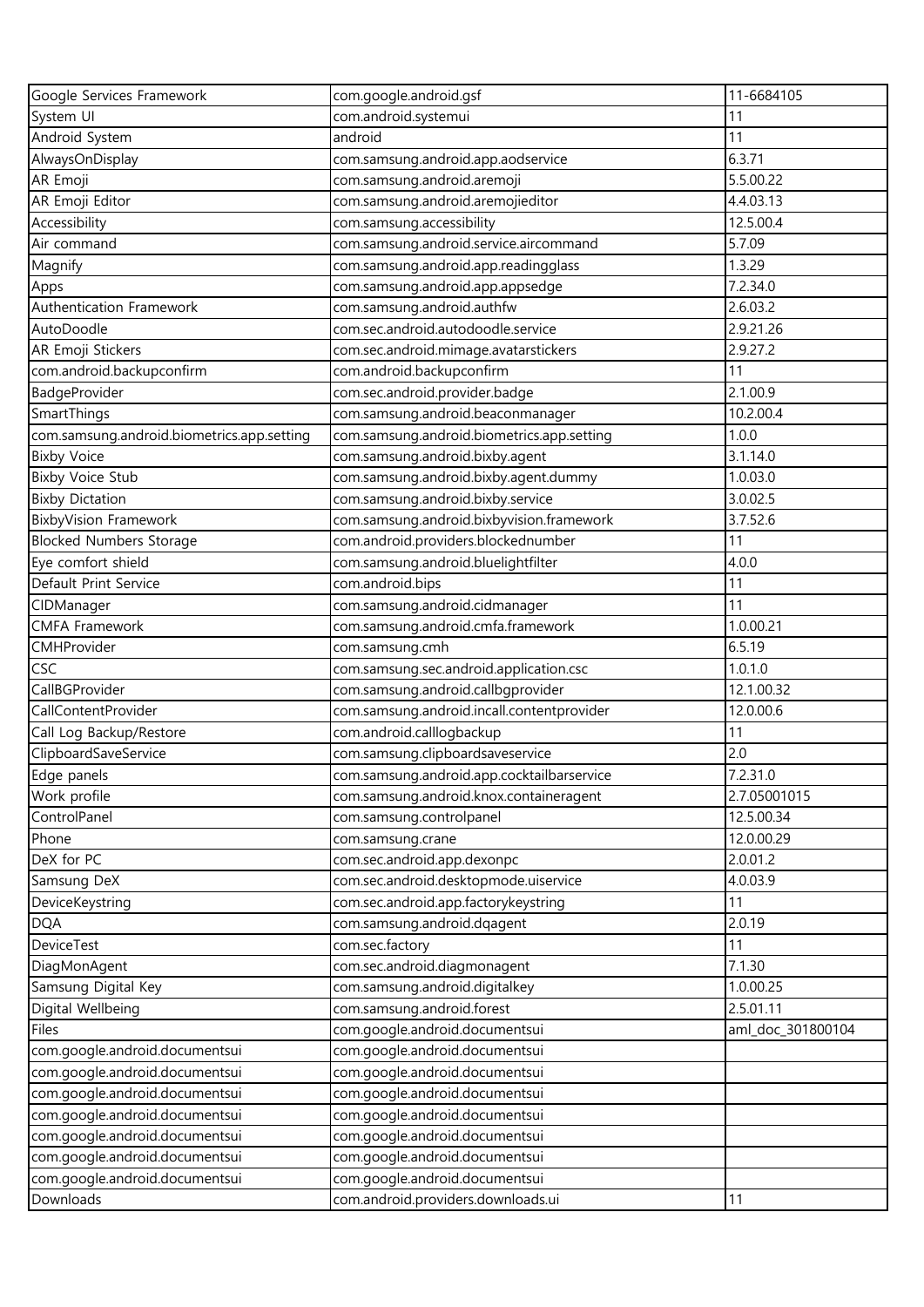| Wallpapers                           | com.samsung.android.app.dressroom              | 1.5.38     |
|--------------------------------------|------------------------------------------------|------------|
| Live focus                           | com.samsung.android.app.dofviewer              | 6.0.80     |
| Wallpaper services                   | com.samsung.android.dynamiclock                | 3.3.02.29  |
| Dynamic System Updates               | com.android.dynsystem                          | 11         |
| TestWandFota                         | com.samsung.android.app.earphonetypec          | 1.2.18     |
| Nearby device scanning               | com.samsung.android.easysetup                  | 11.1.02.0  |
| com.samsung.android.knox.attestation | com.samsung.android.knox.attestation           | 1.2.00.26  |
| com.sec.epdg                         | com.sec.epdg                                   | 11         |
| EsimClient                           | com.samsung.android.app.telephonyui.esimclient | 12.1.05.78 |
| SamsungEuiccService                  | com.samsung.euicc                              | 30.1.1     |
| <b>External Storage</b>              | com.android.externalstorage                    | 11         |
| Facebook App Installer               | com.facebook.system                            | 67.3.0     |
| Facebook Services                    | com.facebook.services                          | 67.3.0     |
| FaceService                          | com.samsung.faceservice                        | 4.5.03     |
| Secure Wi-Fi                         | com.samsung.android.fast                       | 6.8.02.3   |
| Finder                               | com.samsung.android.app.galaxyfinder           | 9.7.71.0   |
| Find My Mobile                       | com.samsung.android.fmm                        | 7.2.14.18  |
| Software update                      | com.wssyncmldm                                 | 3.7.23     |
| <b>Fused Location</b>                | com.android.location.fused                     | 11         |
| Galaxy Store                         | com.sec.android.app.samsungapps                | 4.5.26.5   |
| Samsung SM8350 GameDriver            | com.samsung.gamedriver.sm8350                  | 11.0.00.0  |
| Game Launcher                        | com.samsung.android.game.gamehome              | 5.0.02.10  |
| Game Optimizing Service              | com.samsung.android.game.gos                   | 3.4.04.8   |
| Game Booster                         | com.samsung.android.game.gametools             | 3.0.02.2   |
| Package installer                    | com.google.android.packageinstaller            | 11-7276604 |
| GPUWatch                             | com.samsung.gpuwatchapp                        | 2.0.40     |
| Tags                                 | com.samsung.android.service.tagservice         | 1.6.19.0   |
| HdmApp                               | com.samsung.android.hdmapp                     | 1.0.00.10  |
| Health Platform                      | com.samsung.android.service.health             | 1.0.01.07  |
| Adapt Sound                          | com.sec.hearingadjust                          | 11.0.45    |
| HwModuleTest                         | com.sec.android.app.hwmoduletest               | 11         |
| <b>IPService</b>                     | com.samsung.ipservice                          | 4.5.12     |
| ImsLogger                            | com.sec.imslogger                              | 1.20200801 |
| Input Devices                        | com.android.inputdevices                       | 11         |
| SmartFPSAdjuster                     | com.sec.android.smartfpsadjuster               | 11         |
| Samsung Visit In                     | com.samsung.android.ipsgeofence                | 4.1.02.122 |
| <b>KLMS Agent</b>                    | com.samsung.klmsagent                          | 3.4.21115  |
| Work profile                         | com.samsung.android.knox.containercore         | 1.0        |
| Samsung DeX Home                     | com.sec.android.app.desktoplauncher            | 3.0.06.14  |
| Device Services                      | com.samsung.android.kgclient                   | 3.0.56     |
| Knox Key Chain                       | com.samsung.knox.keychain                      | 11         |
| KnoxPushManager                      | com.samsung.android.knox.pushmanager           | 1.1.00.39  |
| Link to Windows Service              | com.samsung.android.mdx                        | 2.2.01.10  |
| DECO PIC                             | com.samsung.android.livestickers               | 2.5.00.20  |
| Live Wallpaper Picker                | com.android.wallpaper.livepicker               | 11         |
| com.android.localtransport           | com.android.localtransport                     | 11         |
| Locale Overlay Manager               | com.samsung.android.localeoverlaymanager       | 11         |
| <b>MCFDeviceContinuity</b>           | com.samsung.android.mcfds                      | 1.0.01.28  |
| Work Setup                           | com.android.managedprovisioning                | 11         |
| Samsung Galaxy Friends               | com.samsung.android.mateagent                  | 2.1.40.18  |
| mlp                                  | com.samsung.mlp                                | 5.2.02     |
| com.android.providers.media          | com.android.providers.media                    | 11         |
| MmsService                           | com.android.mms.service                        | 11         |
|                                      |                                                |            |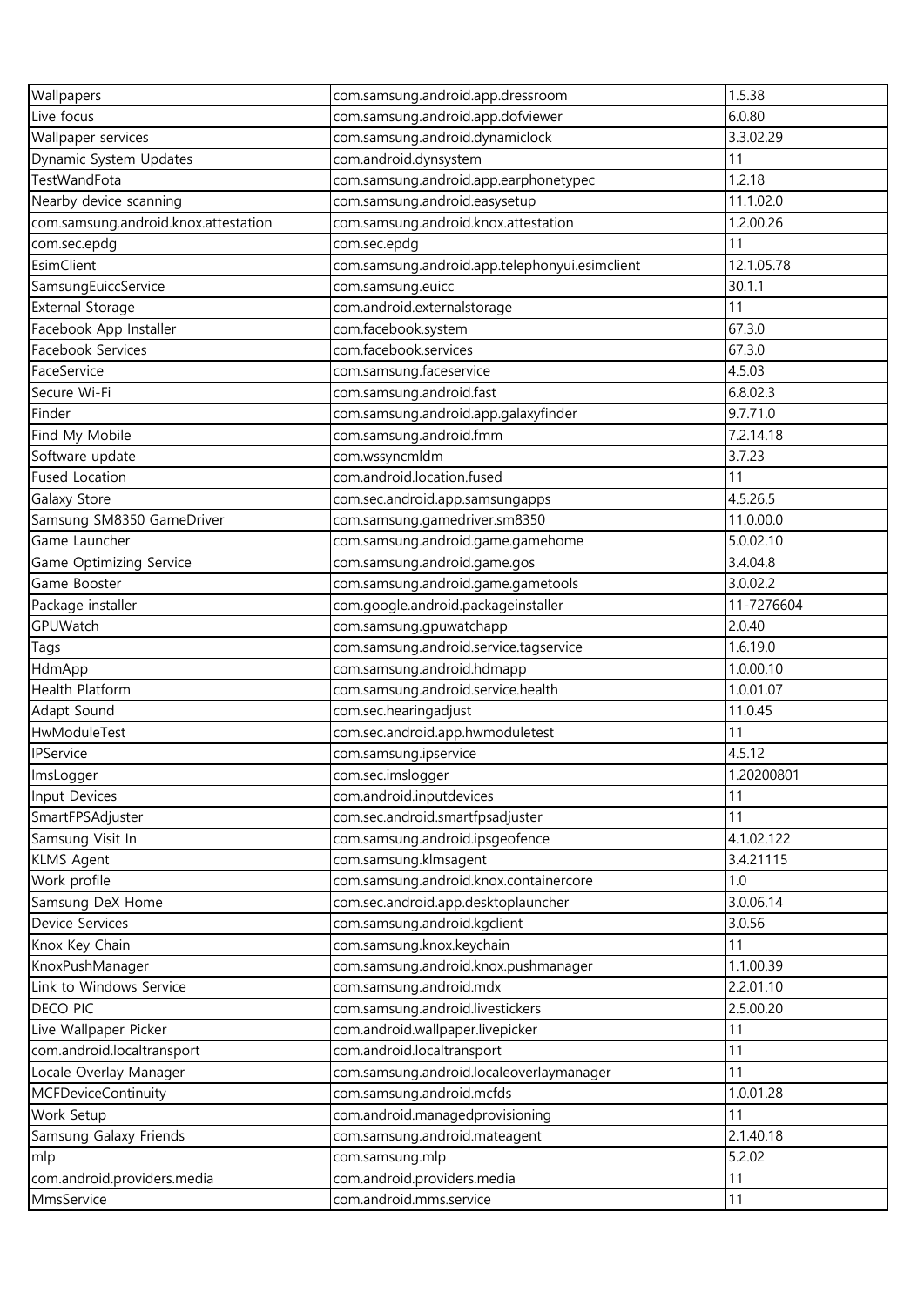| MobileWips                                       | com.samsung.android.server.wifi.mobilewips       | 1.1.26.0          |
|--------------------------------------------------|--------------------------------------------------|-------------------|
| Service mode RIL                                 | com.sec.android.RilServiceModeApp                | 11                |
| MTP application                                  | com.samsung.android.MtpApplication               | 1.0               |
| MTP Host                                         | com.android.mtp                                  | 11                |
| Separate app sound                               | com.samsung.android.setting.multisound           | 3.0.00.16         |
| NSDSWebApp                                       | com.sec.vsim.ericssonnsds.webapp                 | 2.0.06.0          |
| Samsung Location SDK                             | com.sec.location.nsflp2                          | 5.4.08            |
| NetworkDiagnostic                                | com.samsung.android.networkdiagnostic            | 2.5.06.2          |
| com.google.android.networkstack.permissionconfig | com.google.android.networkstack.permissionconfig |                   |
| com.google.android.networkstack.permissionconfig | com.google.android.networkstack.permissionconfiq |                   |
| com.google.android.networkstack.permissionconfig | com.google.android.networkstack.permissionconfig |                   |
| com.google.android.networkstack.permissionconfig | com.google.android.networkstack.permissionconfig |                   |
| com.google.android.networkstack.permissionconfig | com.google.android.networkstack.permissionconfig |                   |
| com.google.android.networkstack.permissionconfig | com.google.android.networkstack.permissionconfig |                   |
| com.google.android.networkstack.permissionconfig | com.google.android.networkstack.permissionconfig |                   |
| com.google.android.networkstack.permissionconfig | com.google.android.networkstack.permissionconfig | r_aml_301500700   |
| com.google.android.networkstack                  | com.google.android.networkstack                  |                   |
| com.google.android.networkstack                  | com.google.android.networkstack                  |                   |
| com.google.android.networkstack                  | com.google.android.networkstack                  |                   |
| com.google.android.networkstack                  | com.google.android.networkstack                  |                   |
| com.google.android.networkstack                  | com.google.android.networkstack                  |                   |
| com.google.android.networkstack                  | com.google.android.networkstack                  |                   |
| com.google.android.networkstack                  | com.google.android.networkstack                  |                   |
| Network manager                                  | com.google.android.networkstack                  | aml_net_301800205 |
| com.google.android.networkstack                  | com.google.android.networkstack                  |                   |
| Configuration update                             | com.samsung.android.app.omcagent                 | 5.3.64            |
| com.android.ons                                  | com.android.ons                                  | 11                |
| SamsungOdaService                                | com.samsung.oda.service                          | 1.6               |
| Configuration message                            | com.wsomacp                                      | 7.4.09            |
| OneDrive                                         | com.microsoft.skydrive                           | 6.20              |
| Samsung PaymentFramework                         | com.samsung.android.spayfw                       | 2.9.07            |
| People edge                                      | com.samsung.android.service.peoplestripe         | 12.7.00.0         |
| RilNotifier                                      | com.sec.app.RilErrorNotifier                     | 1.0.0             |
| Photo Editor                                     | com.sec.android.mimage.photoretouching           | 2.9.23.41         |
| Application installer                            | com.sec.android.preloadinstaller                 | 11                |
| ProxyHandler                                     | com.android.proxyhandler                         | 11                |
| Media and devices                                | com.samsung.android.mdx.quickboard               | 2.0.14.632        |
| <b>Bixby Routines</b>                            | com.samsung.android.app.routines                 | 3.1.20.17         |
| <b>Customization Service</b>                     | com.samsung.android.rubin.app                    | 2.9.02.2          |
| SCameraService                                   | com.samsung.android.camerasdkservice             | 1.1               |
| SCameraXService                                  | com.samsung.android.cameraxservice               | 1.1               |
| Configuration update                             | com.samsung.android.sdm.config                   | 3.0.12            |
| SEMFactoryApp                                    | com.sem.factoryapp                               | 1.0.00.41         |
| SKMSAgentService                                 | com.skms.android.agent                           | 1.0.40-54         |
| Software update                                  | com.sec.android.soagent                          | 6.0.12            |
| Samsung Push Service                             | com.sec.spp.push                                 | 3.3.06            |
| <b>SVC Agent</b>                                 | com.samsung.android.svcagent                     | 6.0.00.3          |
| Samsung voice input                              | com.samsung.android.svoiceime                    | 2.3.02.4          |
| Samsung account                                  | com.osp.app.signin                               | 12.5.00.10        |
| Samsung Checkout                                 | com.sec.android.app.billing                      | 5.0.38.0          |
| Calendar Storage                                 | com.android.providers.calendar                   | 12.1.00.5         |
| Camera                                           | com.sec.android.app.camera                       | 11.1.01.71        |
| Samsung Cloud                                    | com.samsung.android.scloud                       | 4.8.00.13         |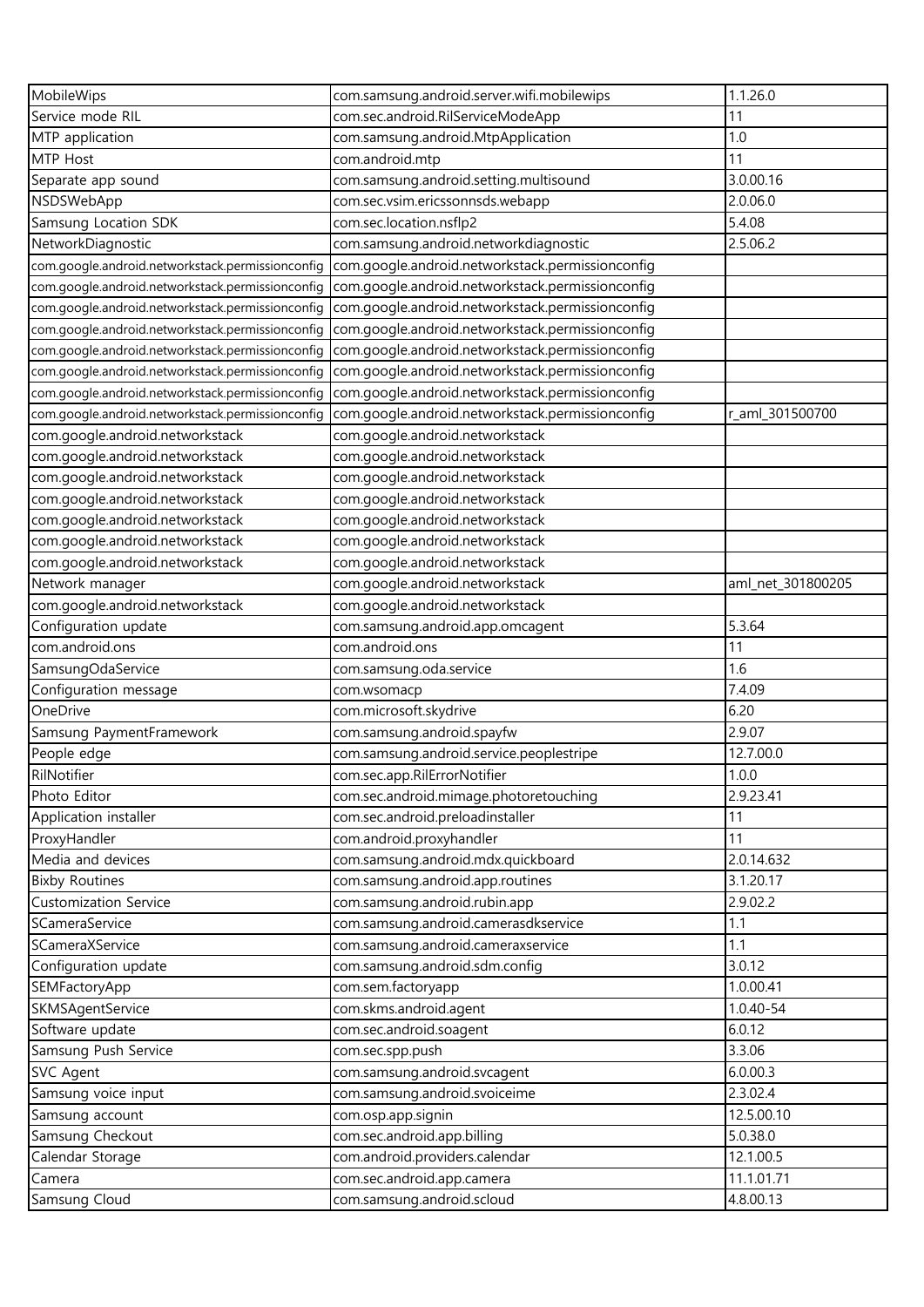| Contacts                                 | com.samsung.android.app.contacts                            | 12.7.00.48  |
|------------------------------------------|-------------------------------------------------------------|-------------|
| Contacts Storage                         | com.samsung.android.providers.contacts                      | 12.7.28     |
| Samsung Core Services                    | com.samsung.android.scs                                     | 1.2.00.22   |
| Samsung Device Health Manager Service    | com.sec.android.sdhms                                       | 11          |
| Phone                                    | com.samsung.android.dialer                                  | 12.7.00.48  |
| Group Sharing                            | com.samsung.android.mobileservice                           | 12.2.01.11  |
| Gallery                                  | com.sec.android.gallery3d                                   | 12.1.07.8   |
| Call                                     | com.samsung.android.incallui                                | 12.1.05.67  |
| Magnifier                                | com.sec.android.app.magnifier                               | 11.0.79     |
| Messages                                 | com.samsung.android.messaging                               | 12.2.00.121 |
| Samsung Multi Connectivity               | com.samsung.android.mcfserver                               | 1.0.03.28   |
| Samsung Pass                             | com.samsung.android.samsungpass                             | 2.6.05.7    |
| SamsungPositioning                       | com.samsung.android.samsungpositioning                      | 3.1.01.8    |
| SamsungSmartSuggestions                  | com.samsung.android.smartsuggestions                        | 11          |
| Video Player                             | com.samsung.android.video                                   | 7.3.10.75   |
| Separated Apps                           | com.samsung.android.appseparation                           | 1.0.02.6    |
| Configuration update                     | com.samsung.android.providers.carrier                       | 1.0.33      |
| Download Manager                         | com.android.providers.downloads                             | 11          |
| Sec Media Storage                        | com.samsung.android.providers.media                         | 11          |
|                                          |                                                             |             |
| My Files                                 | com.sec.android.app.myfiles                                 | 12.2.00.251 |
| Settings                                 | com.android.settings                                        | 11          |
| Settings Suggestions                     | com.android.settings.intelligence                           | 11          |
| Samsung SetupWizard                      | com.sec.android.app.SecSetupWizard                          | 3.2.26.1    |
| SecSoundPicker                           | com.samsung.android.secsoundpicker                          | 1.0.01.41   |
| Dialer Storage                           | com.android.providers.telephony                             | 11          |
| Secure Folder                            | com.samsung.knox.securefolder                               | 1.6.02.14   |
| Send SOS messages                        | com.sec.android.app.safetyassurance                         | 12.1.00.77  |
| SettingsBixby                            | com.samsung.android.app.settings.bixby                      | 3.1.13      |
| Settings Storage                         | com.android.providers.settings                              | 11          |
| Settings                                 | com.samsung.android.SettingsReceiver                        | 11          |
| Quick Share                              | com.samsung.android.app.sharelive                           | 12.3.00.42  |
| com.android.sharedstoragebackup          | com.android.sharedstoragebackup                             | 11          |
| Shell                                    | com.android.shell                                           | 11          |
| Single Take                              | com.samsung.android.singletake.service                      | 2.1.00.67   |
| Translate                                | com.samsung.android.service.airviewdictionary               | 3.5.11      |
| Smart Call                               | com.samsung.android.smartcallprovider                       | 12.3.11.3   |
| EpdgTestApp                              | com.sec.epdgtestapp                                         | 11          |
| Device care                              | com.samsung.android.lool                                    | 12.3.00.28  |
| Device security                          | com.samsung.android.sm.devicesecurity                       | 7.1.13      |
| com.samsung.android.smartswitchassistant | com.samsung.android.smartswitchassistant                    | 2.0.01      |
| SmartThings Framework                    | com.samsung.android.service.stplatform                      | 1.2.00.16   |
| Smart Touch Call                         | com.samsung.android.visualars                               | 1.0.0.5     |
| SoundAlive                               | com.sec.android.app.soundalive                              | 11.0.35     |
| Intent Filter Verification Service       | com.android.statementservice                                | 1.0         |
| Crocro and friends                       | com.samsung.android.app.camera.sticker.facearavatar.preload | 4.0.03      |
| StoryService                             | com.samsung.storyservice                                    | 4.5.16      |
| SumeNN                                   | com.samsung.android.sume.nn.service                         | 1.9.03.18   |
| SystemUIBixby2                           | com.samsung.systemui.bixby2                                 | 1.4.05.5    |
| Samsung DeX System UI                    | com.samsung.desktopsystemui                                 | 11          |
| SystemUpdate                             | com.sec.android.systemupdate                                | 12.0.00.0   |
| TADownloader                             | com.samsung.android.tadownloader                            | 1.2.06      |
| AuthFw TaPack                            | com.samsung.android.tapack.authfw                           | 1.0.36.0    |
| Tags                                     | com.android.apps.tag                                        | 4.3.01      |
|                                          |                                                             |             |